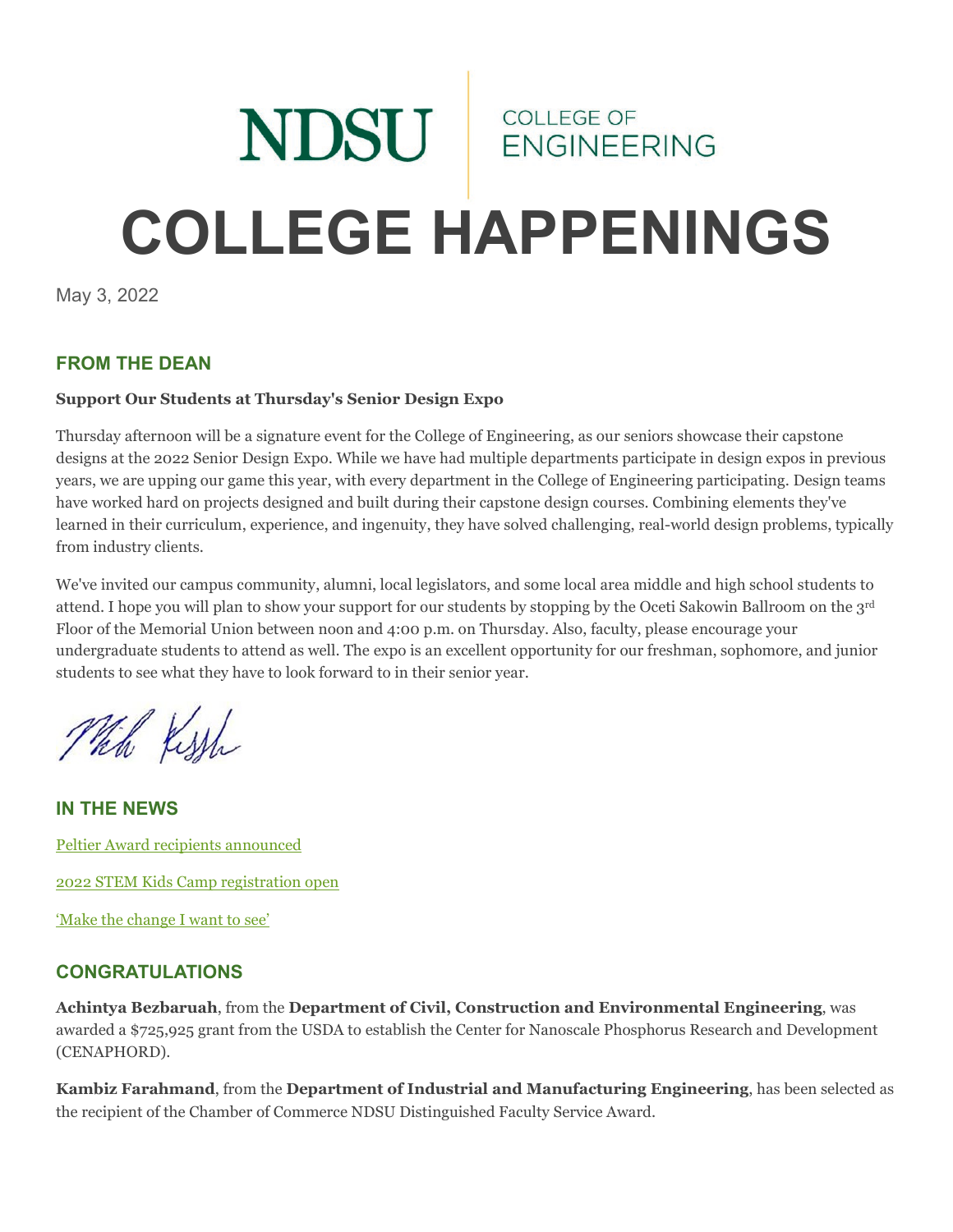**Trung "Tim" Le**, from the **Department of Industrial and Manufacturing Engineering**, is one of four outstanding faculty members selected to receive NDSU's Peltier Award for Teaching Innovation.

**Abdul-Aziz Banawi**, from the **Department of Civil, Construction and Environmental Engineering**, was named a finalist for the Peltier Award for Teaching Innovation.

Two students from the **Department of Civil, Construction and Environmental Engineering**, **Ryan Anderson** and **Himani Yadav**, won awards at the 2022 NDSU Research Day event.

# **FACULTY PROMOTIONS**

#### **Promoted to Full Professor**

- **Jordi Estevadeordal**, Mechanical Engineering
- **Roger Green**, Electrical and Computer Engineering
- **Long Jiang**, Mechanical Engineering

#### **Promoted to Associate Professor and Awarded Tenure**

- **Ravi Yellavajjala**, Civil, Construction, and Environmental Engineering
- **Qifeng Zhang**, Electrical and Computer Engineering
- **Yan Zhang,** Mechanical Engineering

#### **Emeritus Appointments**

• **Thomas Bon,** Agricultural and Biosystems Engineering

Please let *[College Happenings](mailto:kyle.bosch@ndsu.edu)* know about honors, awards, new grants and other announcements so we can share them with other faculty and staff.

## **NEW HIRES**

**Chelsie Bormann** joined the **Department of Agricultural and Biosystems Engineering** as an Administrative Assistant.

## **UPCOMING EVENTS**

Thursday, May 5, **Senior Design Expo**. The Spring Senior Design Expo will showcase capstone projects from all departments in the College of Engineering. Noon – 4:00 p.m. in the NDSU Oceti Sakowin Ballroom.

Tuesday, May 10, **Celebration of Excellence**. Faculty and staff award and promotion recipients will be honored by President Dean Bresciani and Provost Margaret Fitzgerald. 3:00 – 4:30 p.m. in the Memorial Union Ballroom.

Friday, May 13, **College of Engineering Ring and Pin Ceremony**. This ceremony is a blending of two significant and celebratory events, the Order of the Engineer and the Pledge of the Computing Professional. 3:00 p.m. in AG Hill 112.

Saturday, May 14, **NDSU 2022 Spring Commencement**. 10:00 a.m. in the Fargodome. Faculty and staff who wish to participate in the academic processional along with our graduation class will wear caps and gowns. [Register here.](https://www.ndsu.edu/commencement/facstaff/)

Saturday, May 14, **Engineering Graduation Reception**. Spring 2022 graduates and their guests are invited to celebrate with fellow students, faculty and staff in the College of Engineering. Rooms 201-202 in the Fargodome, immediately following Commencement.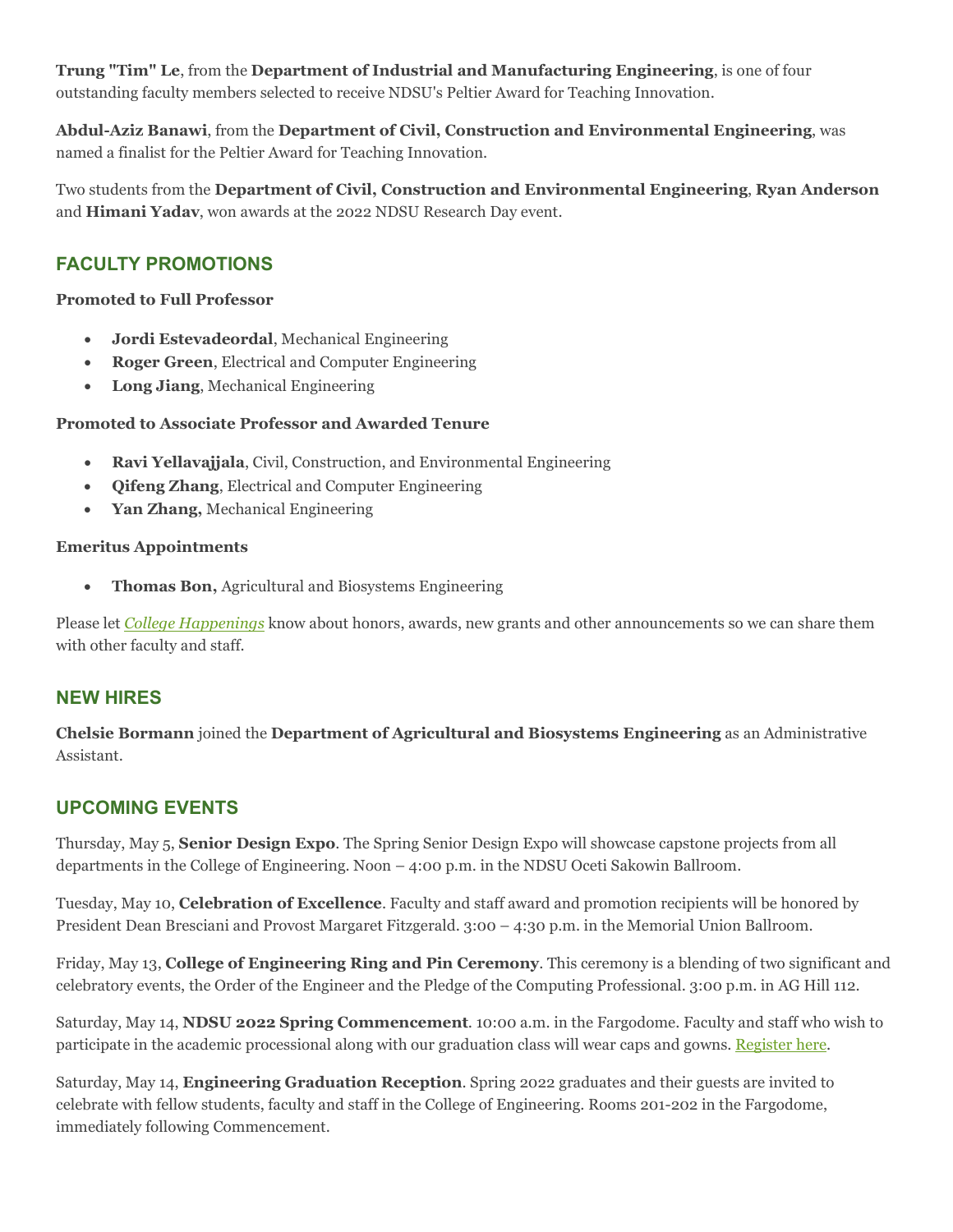## **VIDEO RECORDING PURGE**

Due to increasing storage costs and FERPA-protected data risks, NDSU IT will be implementing a video recording file purge schedule, where files will be automatically deleted after a specified amount of time. Please see this article to read the schedule and details at: [https://kb.ndsu.edu/118153.](https://kb.ndsu.edu/118153)

If you want to keep files longer than the schedule allows, you will need to download them and save them in one of the long-term storage options at [https://kb.ndsu.edu/102743.](https://kb.ndsu.edu/102743)

#### **Purges coming in June**

To address immediate storage costs and FERPA compliance, all **YuJa proctored exam recordings** that were created prior to May 14, 2022 will be deleted starting on June 20, 2022.

#### **Rolling purges starting in September**

The purge schedule that begins at the end of September will include these high-level purges. See the full schedule/details at: <https://kb.ndsu.edu/118153>

- Zoom recordings will be deleted 9 months from creation on a rolling basis.
- YuJa Proctored Exam Recordings will be purged 6 months from creation on rolling basis.
- All other YuJa recordings that have not been viewed for one year will be purged on a rolling basis.
- Blackboard Collaborate recordings will be purged July 1 two years from year created. Example: July 1, 2023 recordings created July 1, 2020 – June 30, 2021 will be deleted.

## **NSF VIRTUAL GRANTS CONFERENCE**

Join the National Science Foundation for the Spring 2022 NSF Virtual Grants Conference, to be held during the week of June 6-10, 2022.

The conference is designed to give new faculty, researchers, and administrators key insights into a wide range of current issues at NSF. NSF program officers will provide up-to-date information about specific funding opportunities and answer attendee questions.

Registration will be free of charge and opens on Wednesday, May 11, 2022 at 11am. [Sign up here](https://ndsu.us19.list-manage.com/track/click?u=6c5d98a898bad27df38e6394a&id=c07f719bb0&e=ca813aff99) to be notified of conference registration details. For those who cannot attend the live conference, all conference sessions will be available on-demand shortly after the event.

## **WRITE WINNING GRANT PROPOSALS VIRTUAL WORKSHOP**

#### **June 1-2, 2022 | 8:30 a.m. – 12:00 p.m.**

Grant Writers Seminars and Workshops [\(GWSW\)](https://ndsu.us19.list-manage.com/track/click?u=6c5d98a898bad27df38e6394a&id=bfe115a109&e=ca813aff99), will present a virtual seminar titled "Write Winning Grant Proposals." This workshop, presented over two half-days by [John Robertson,](https://ndsu.us19.list-manage.com/track/click?u=6c5d98a898bad27df38e6394a&id=4079d57da6&e=ca813aff99) PhD, comprehensively addresses the practical, conceptual, and rhetorical aspects of writing competitive grant proposals, including:

- critical steps for organizing and planning your proposal,
- understanding the role (and mindset) of your reviewers,
- strategy for writing a compelling specific aims (NIH), overview and objectives (NSF), or equivalent section, and
- specific strategies and tips for each major section of a grant proposal.

#### *[Register to participate >>](https://ndsu.us19.list-manage.com/track/click?u=6c5d98a898bad27df38e6394a&id=fff2e2345f&e=ca813aff99)*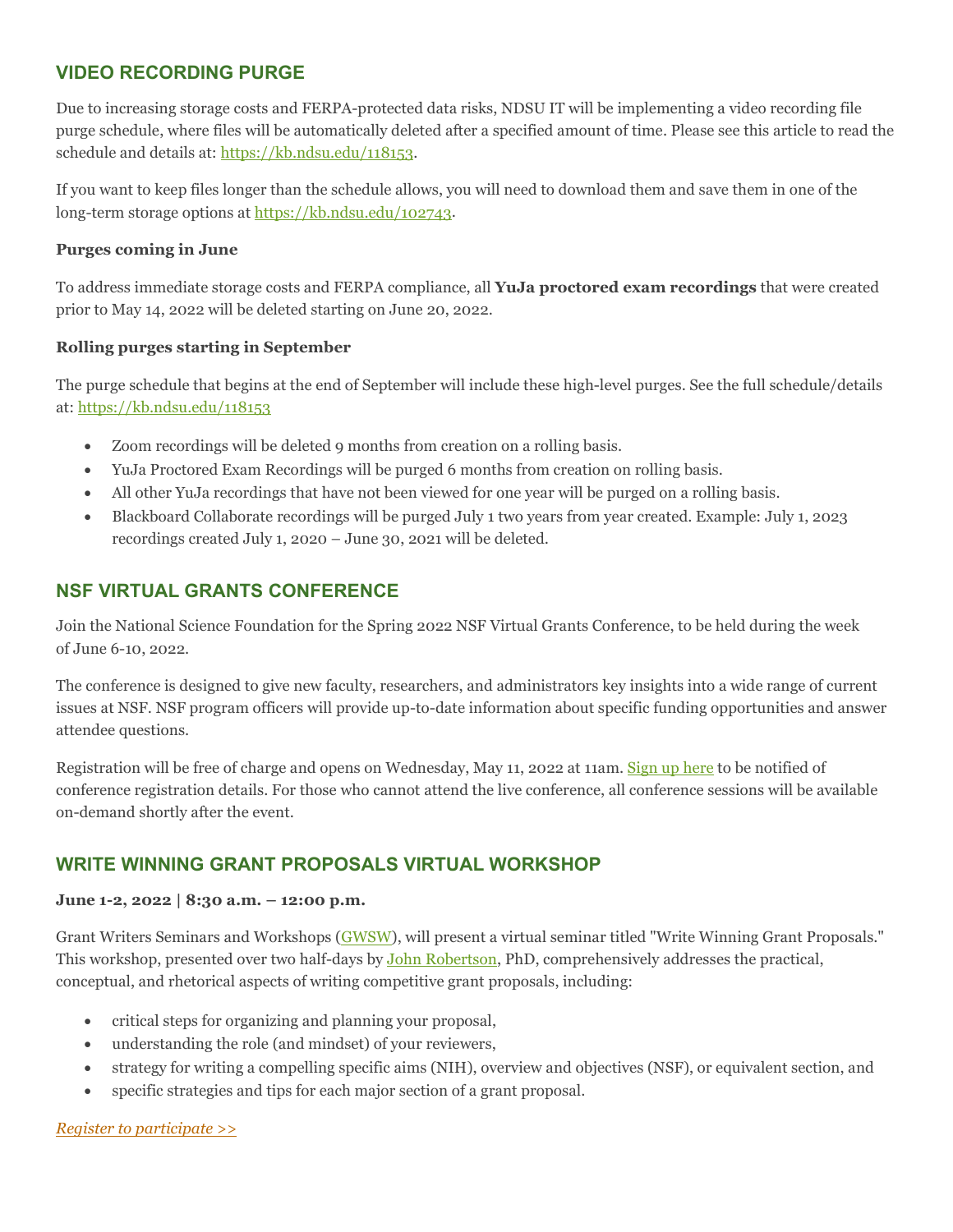## **FUNDING OPPORTUNITIES**

#### **NSF DCL: Quantum Manufacturing**

With this Dear Colleague Letter [\(DCL\)](https://ndsu.us19.list-manage.com/track/click?u=6c5d98a898bad27df38e6394a&id=b20c504f3a&e=ca813aff99), the National Science Foundation's (NSF) Directorate for Engineering (ENG) invites the submission of EArly-concept Grants for Exploratory Research (EAGER) proposals or standard research proposals which focus on new manufacturing innovations enabling and accelerating the manufacturing of quantum devices with emphases spanning from device fabrication to potential modes of system integration.

Research addressing scalable processes and process control of interest could address, among other topics:

- The controlled introduction in all three dimensions of specific defects in diamond and other materials, aligned with their targeted function performance;
- Deposition of defect-free dielectric and superconducting films with low loss at cryogenic temperatures;
- Sources of decoherence in spin qubits originating from process-related sources.
- New methods of large area, high-throughput characterization of quantum-based materials and devices;
- The exploration of new materials platforms and their fabrication through techniques, such as epitaxial growth enabling pathways to protect and use quantum coherence in solid-state environments;
- Key processes enabling 3D integration of quantum and traditional electronic, such as high aspect ratio vias and flip chip bump bonding processes;
- Hybrid integration of quantum devices with photonics for the distribution of quantum information;
- New approaches to packaging that integrates quantum, photonic, and electronic functions in a vacuum environment; or
- Approaches towards the automated scalable manufacturing of devices applicable to quantum computers, sensors, and systems.

#### **NSF: Improving Undergraduate STEM Education – Computing in Undergraduate Education**

The Improving Undergraduate STEM Education: Computing in Undergraduate Education (IUSE: CUE) program [\[NSF 22-](https://ndsu.us19.list-manage.com/track/click?u=6c5d98a898bad27df38e6394a&id=ec0b920e8e&e=ca813aff99) [588\]](https://ndsu.us19.list-manage.com/track/click?u=6c5d98a898bad27df38e6394a&id=ec0b920e8e&e=ca813aff99) aims to better prepare a wider, more diverse range of students to collaboratively use computation across a range of contexts and challenging problems. With this solicitation, the National Science Foundation focuses on re-envisioning how to teach computing effectively to a broad group of students, in a scalable manner, with an emphasis on broadening participation of groups who are underrepresented and underserved by traditional computing courses and careers.

*Deadline: August 18, 2022*

## **RECENTLY FUNDED GRANTS**

- Achintya Nayan Bezbaruah (PI). Nanotechnology for Agriculture and Food Systems PARTNERSHIP: Nanoenabled hybrid phosphorus platforms for increasing phosphorus use efficiency. \$725,925 from the National Institute of Food & Agriculture. 5/15/2022 - 5/14/2025.
- Dali Sun (PI) Exosomal Contents Guided Amino Acids Treatment for Pancreatic Cancer. \$169,469 from the National Institutes of Health. 2/2/2022 - 1/31/2024.
- Xin Sun (PI). Improving the Economic and Ecological Sustainability of US Crop Production through On-Farm Precision Experimentation. \$7,500 from the Natural Resources Conservation Service. 1/1/2022 - 3/31/2023.
- Pratap Kotala (PI). Developing Course Material for Teaching CSCI 160 Computer Science I as an Online Course. \$5,000 from the Department of Treasury. 4/4/2022 - 8/14/2023.
- Omid Beik (PI). Multiphase MW Generator for Improved Power Density and Increased Reliability by Reduced DC Capacitive Filtering. \$15,000 from the National Aeronautics and Space Administration. 1/1/2022 - 5/5/2022.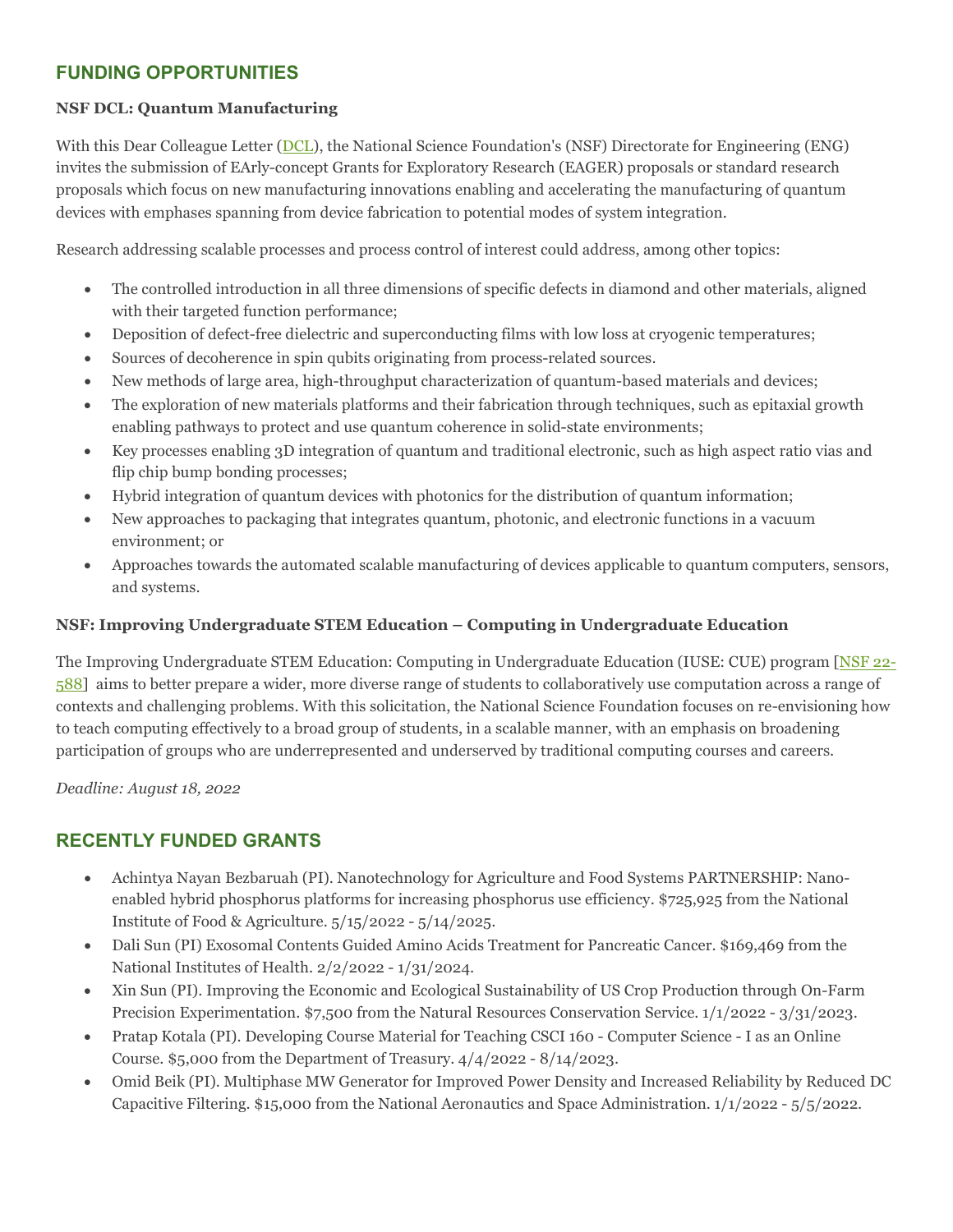# **RECENTLY SUBMITTED PROPOSALS**

- Long Jiang (PI), Adam Curtis Gladen (CPI), Zhibin Lin (CPI). ADAPTIVE, ENERGY-HARVESTING INSULATION MATERIAL DERIVED FROM BIOMASS. \$1,257,174 from the Department of Energy. 7/1/2022 - 6/30/2025.
- Jeremy A Straub (PI). EPSCoR BEC AI and ML Opportunities for Students from Underrepresented Groups. \$100,978 from the National Science Foundation. 7/1/2022 - 6/30/2023.
- Jeremy A Straub (PI). Support for Cybersecurity Outreach Center for Native American Community. \$298,134 from the National Security Agency. 1/1/2023 - 12/31/2024.
- Jeremy A Straub (PI). Scholarship (Assistantship) Support for Graduate Students. \$4,944 from the NDSU Foundation & Alumni Association. 6/1/2022 - 5/31/2023.
- Dharmakeerthi Nawarathna (CPI). Effects of blood flow restriction therapy combined with astronaut-related activities of daily living on cardioprotective biomarkers and occupational task performance. \$957,833 from NASA. 1/1/2023 - 12/31/2025.
- Danling Wang (PI), Qifeng Zhang (CPI). EAGER: Novel MXene nanocomposites based 3D printed flexible sensors for breath analysis. \$83,590 from the National Science Foundation. 7/16/2022 - 7/15/2023.
- Danling Wang (PI). High-performance 3D printed nutrient stress sensors for plant health monitoring. \$16,000 from the NDSU Foundation & Alumni Association. 6/16/2022 - 12/31/2023.
- Xinhua Jia (CPI) Radio Frequency (RF) sensor based wireless soil moisture and salinity monitoring system for sustainable pulse crop production. \$354,089 from the Agricultural Research Service. 8/1/2022 - 7/31/2026.
- David Grewell (PI). internship: Collaborative Research: Center for Bioplastics and Biocomposites. \$22,910 from the National Science Foundation. 5/18/2022 - 8/18/2022.
- Shuvashis Dey (PI), Md Mirazur Rahman (CPI), Md Ashif Islam Oni (CPI). Towards a Low-cost, Pervasive Wireless Soil Salinity and Moisture Sensing System for Precision Agriculture. \$5,000 from IEEE. 6/1/2022 - 11/30/2022.
- Shuvashis Dey (PI). Enabling Outdoor Measurement and Field Analysis of RF Antennas and Sensors for Internet of Things (IoT) Applications. \$1,000 from the NDSU Foundation & Alumni Association. 6/1/2022 - 11/30/2023.
- Shuvashis Dey (PI). Towards an Inexpensive, Ubiquitous Wireless Soil Salinity and Nutrient Sensing System for Precision Agriculture. \$16,000 from the NDSU Foundation & Alumni Association. 6/1/2022 - 11/30/2023.
- Shuvashis Dey (PI). Development of Low-Cost, Printable Chipless Radio Frequency Identification (RFID) based Sensors for Leaf Wetness Detection. \$4,400 from the NDSU Foundation & Alumni Association. 6/1/2022 - 11/30/2023.
- Shuvashis Dey (PI). Non-Invasive Monitoring of Arterial Waveform to Determine Biophysiological Parameters using Radio Frequency Identification (RFID) Based Sensing Technique. \$5,000 from the NDSU Foundation & Alumni Association. 6/1/2022 - 11/30/2023.
- Ivan T Lima, Jr. (PI). Proof of Principle of Electronic Dielectrophoresis Biosensor for the Detection of Disease Biomarkers. \$2,600 from the NDSU Foundation & Alumni Association. 6/1/2022 - 5/31/2023.
- Sulaymon Eshkabilov (PI). MEMS for Ag & Biosystems Engineering students. \$7,800 from the NDSU Foundation & Alumni Association. 6/1/2022 - 5/31/2023.
- Mijia Yang (PI). Entering or Not Entering a Building Post Assessment of Buildings after Fire. \$5,000 from the NDSU Foundation & Alumni Association . 6/1/2022 - 12/31/2023.
- Xinhua Jia (PI). Controlled Environment Agriculture (CEA) for Food Security. \$8,218 from the NDSU Foundation & Alumni Association. 5/15/2022 - 5/14/2023.
- Di Wu (PI). Assessing grid-accommodable capacity with oscillation stability constraints in power systems with high penetration of renewable resources. \$1,000 from the NDSU Foundation & Alumni Association. 6/1/2022 -5/31/2023.
- Ademola Monsur Hammed (PI), Niloy Chandra Sarker (CPI). Development of microbial starter culture for biotransformation of air nitrogen to organic ammonia. \$5,000 from the NDSU Foundation & Alumni Association.  $6/1/2022 - 5/31/2023$ .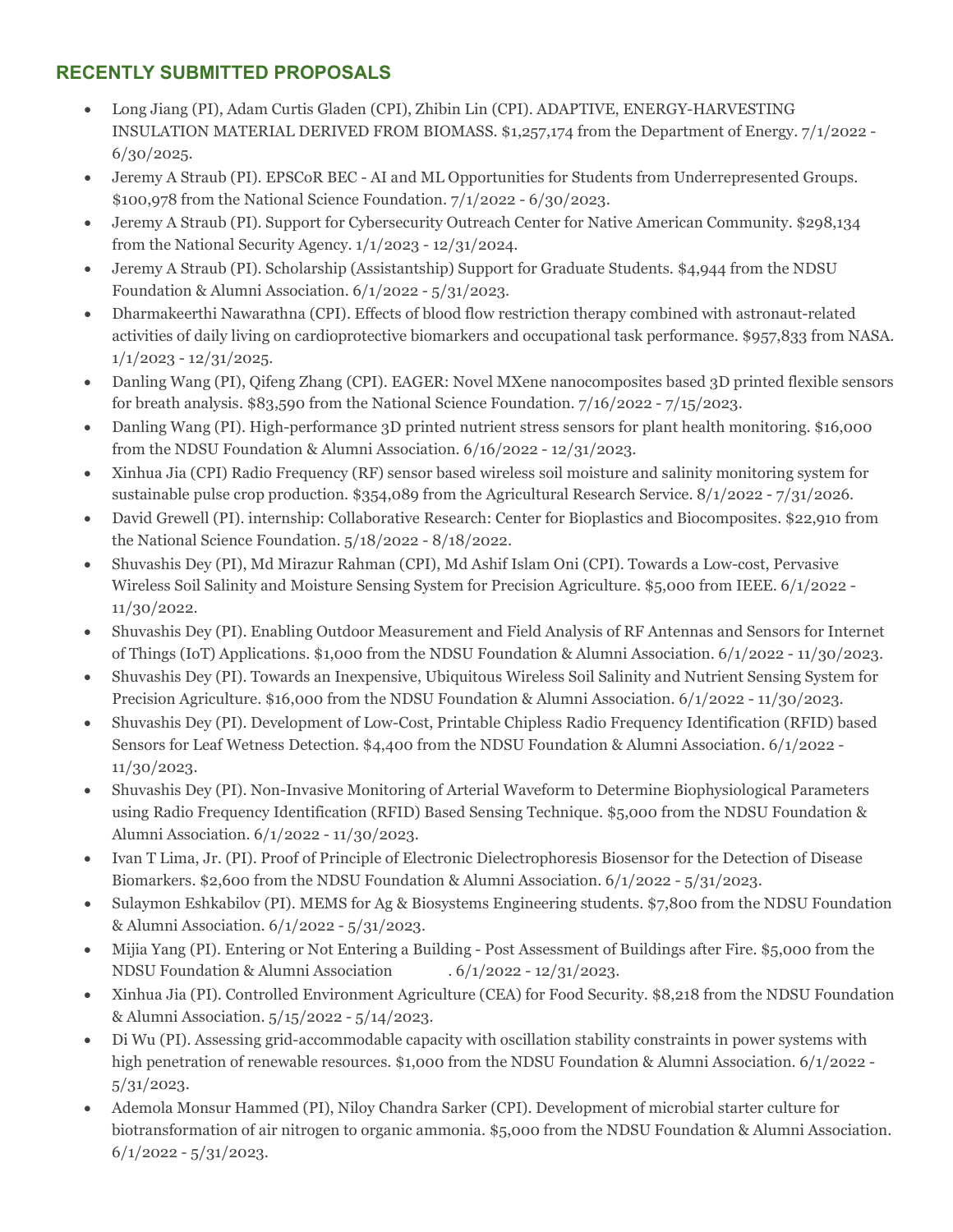- Xiangfa Wu (PI), Oksana Zholobko (CPI). Direct generation of electricity from agricultural residues-Biomass flow fuel cells. \$5,000 from the NDSU Foundation & Alumni Association. 7/1/2022 - 6/30/2023.
- Sulaymon Eshkabilov (PI). IoT for Ag & Biosystems Engineering Education. \$5,000 from the NDSU Foundation & Alumni Association. 6/1/2022 - 5/31/2023.
- Wenjie Xia (PI). Machine Learning Enabled Materials-by-Design for Multifunctional Biopolymer Thin Films. \$5,000 from the NDSU Foundation & Alumni Association. 5/16/2022 - 10/31/2023.

## **RECENT PUBLICATIONS**

*For 2022, 50 publications by authors with the College of Engineering affiliation have appeared in various journals, according to the ISI Web of Science and submissions from faculty. Here are some of the most recent publications:*

- Ara, Ismat, Sulaymon Eshkabilov, Fardad Azarmi, Igor Sevostianov, and Xiangqing W. Tangpong. n.d. "Investigation on Elastic Properties and Unconventional Plasticity of 316L Stainless Steel Processed by Selective Laser Melting Technology." *Progress in Additive Manufacturing*. Accessed April 25, 2022. [https://doi.org/10.1007/s40964-022-00291-w.](https://doi.org/10.1007/s40964-022-00291-w)
- Arumugam, Dharanidharan, Dayakar L. Naik, Hizb Ullah Sajid, and Ravi Kiran. 2022. "Relationship between Nano and Macroscale Properties of Postfire ASTM A36 Steels." *Journal of Materials in Civil Engineering* 34 (6): 04022100. [https://doi.org/10.1061/\(ASCE\)MT.1943-5533.0004218.](https://doi.org/10.1061/(ASCE)MT.1943-5533.0004218)
- Bozorg-Haddad, Omid, Paniz Dehghan, Babak Zolghadr-Asli, Vijay P. Singh, Xuefeng Chu, and Hugo A. Loaiciga. 2022. "System Dynamics Modeling of Lake Water Management under Climate Change." *Scientific Reports* 12 (1): 5828. [https://doi.org/10.1038/s41598-022-09212-x.](https://doi.org/10.1038/s41598-022-09212-x)
- Brooke, Matthew J., John Stenger, Andrej W. Svyantek, Collin Auwarter, and Harlene Hatterman-Valenti. n.d. "'Atlantic' and 'Dakota Pearl' Chipping Potato Responses to Glyphosate and Dicamba Simulated Drift." *Weed Technology*. Accessed April 27, 2022[. https://doi.org/10.1017/wet.2021.83.](https://doi.org/10.1017/wet.2021.83)
- Huang, Zheng, Yi-Na Li, and Jun Kong. n.d. "Investigating the Multimedia Pointing Techniques in the Tabletop-Centric Cross-Device Interaction." *Multimedia Tools and Applications*. Accessed April 29, 2022. [https://doi.org/10.1007/s11042-022-12975-0.](https://doi.org/10.1007/s11042-022-12975-0)
- Yaghoubzadeh-Bavandpour, Arya, Omid Bozorg-Haddad, Mohammadreza Rajabi, Babak Zolghadr-Asli, and Xuefeng Chu. n.d. "Application of Swarm Intelligence and Evolutionary Computation Algorithms for Optimal Reservoir Operation." *Water Resources Management*. Accessed April 29, 2022. [https://doi.org/10.1007/s11269-](https://doi.org/10.1007/s11269-022-03141-0) [022-03141-0.](https://doi.org/10.1007/s11269-022-03141-0)
- Zhang, Zhao, Paulo Flores, Andrew Friskop, Zhaohui Liu, C. Igathinathane, X. Han, H. J. Kim, N. Jahan, J. Mathew, and S. Shreya. 2022. "Enhancing Wheat Disease Diagnosis in a Greenhouse Using Image Deep Features and Parallel Feature Fusion." *Frontiers in Plant Science* 13 (March): 834447. [https://doi.org/10.3389/fpls.2022.834447.](https://doi.org/10.3389/fpls.2022.834447)

See your name on this list? Help us get the word out about your amazing work by submitting it as a **Breakthrough Alert**. **[This online form](https://www.ndsu.edu/coe/faculty_staff/breakthrough_alert/)** is an easy, step-by-step guide for summarizing published research for the general public.

*College Happenings* is distributed to the NDSU College of Engineering staff and faculty every other Tuesday.

Read past issues of *College Happenings* [here.](https://www.ndsu.edu/coe/faculty_staff/college_happenings/)

- Deadline for submissions to *College Happenings* is 12:00 p.m. Fridays.
- Contac[t kyle.bosch@ndsu.edu](mailto:kyle.bosch@ndsu.edu) to submit items for *College Happenings.*

Follow the College of Engineering on social media.